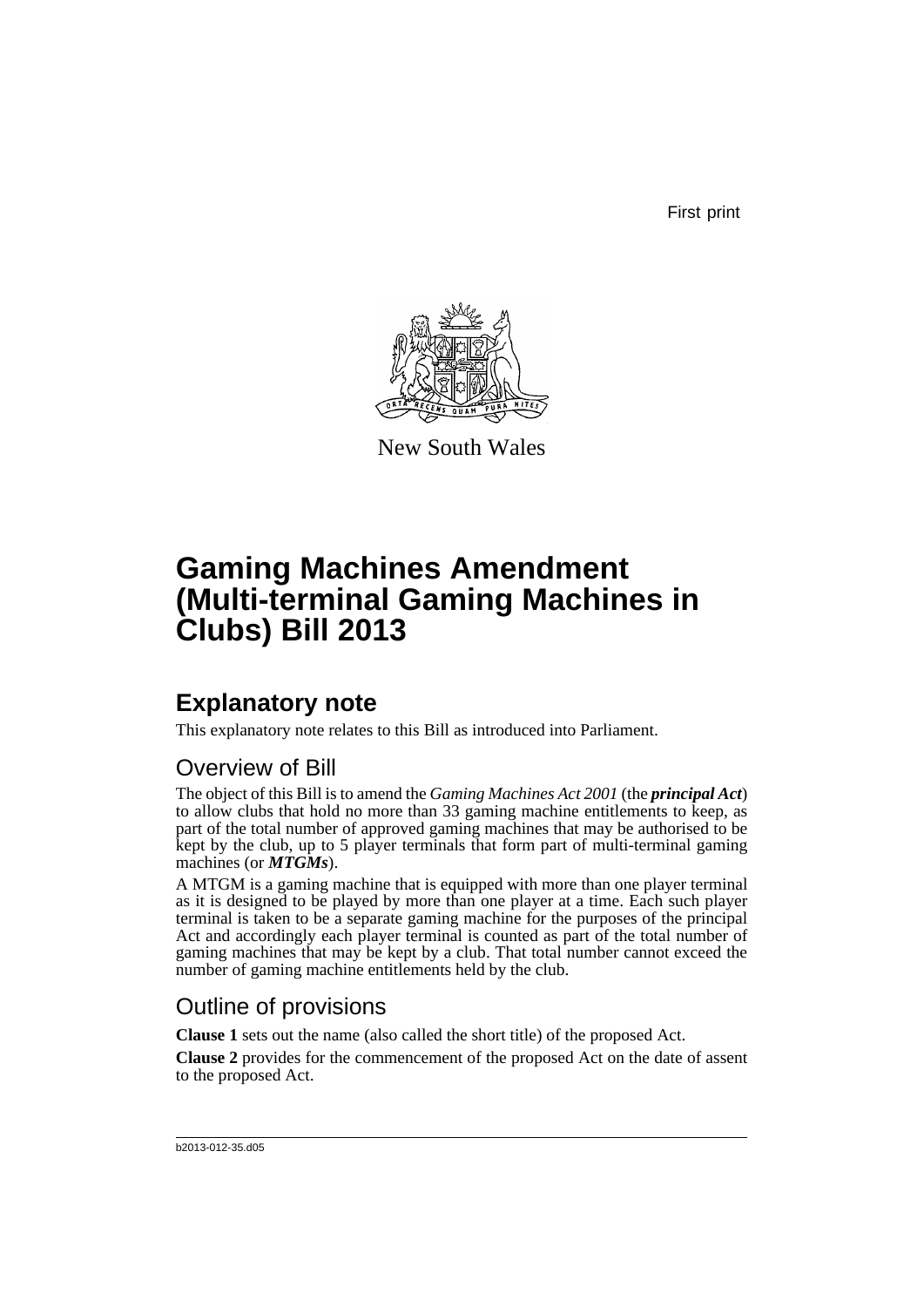Gaming Machines Amendment (Multi-terminal Gaming Machines in Clubs) Bill 2013

Explanatory note

#### **Schedule 1 Amendment of Gaming Machines Act 2001**

**Schedule 1 [3]** will allow the Independent Liquor and Gaming Authority to authorise a club to keep up to (but not more than) 5 player terminals that form part of the MTGMs kept on the club premises but only if no more than 33 gaming machine entitlements are held for the time being by the club. In such a case, the usual 15% limit under section 61A of the principal Act on the number of MTGM player terminals in the club will not apply. **Schedule 1 [1] and [2]** are consequential amendments.

**Schedule 1 [4]** will enable regulations of a savings or transitional nature to be made as a consequence of the proposed Act.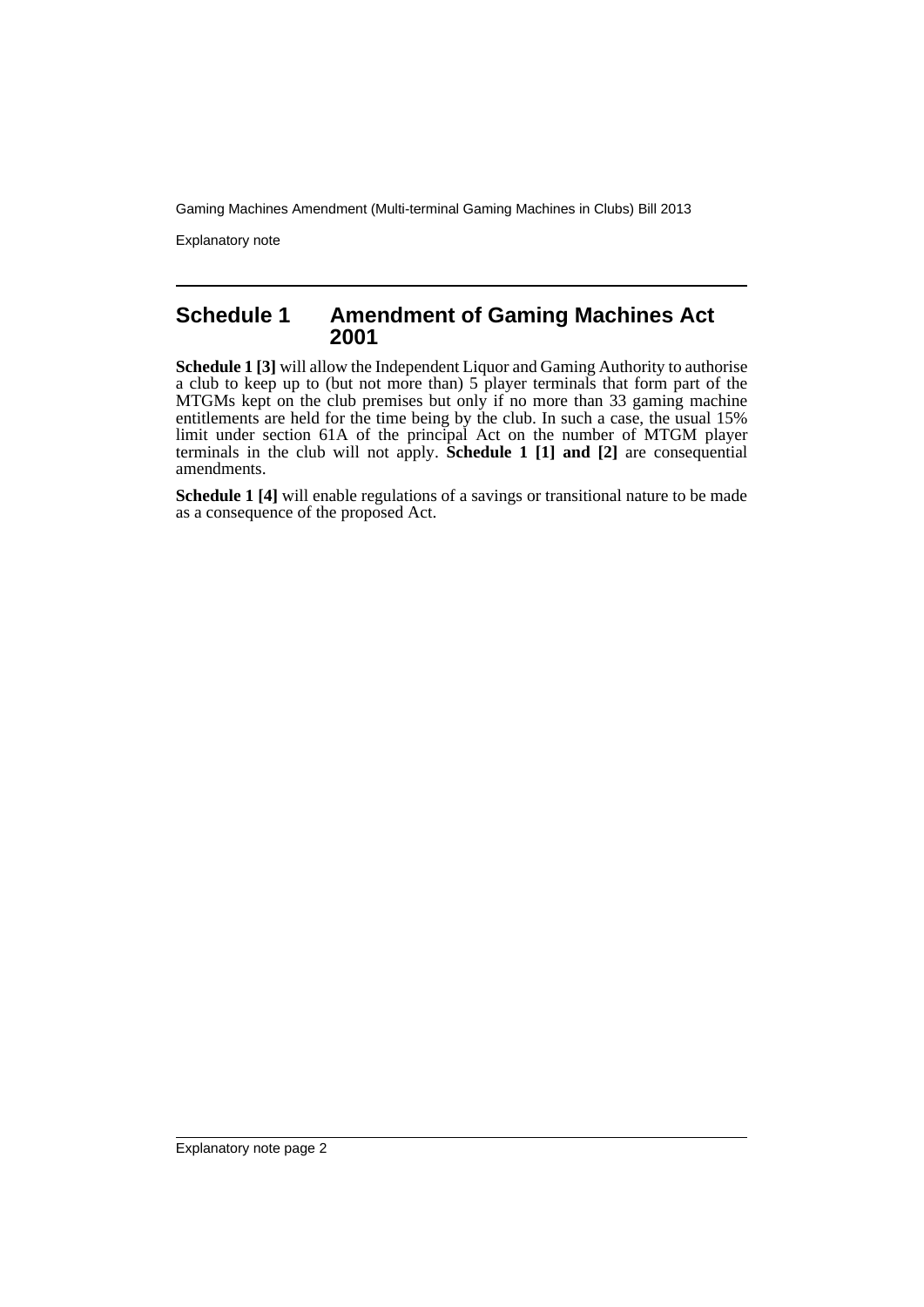First print



New South Wales

# **Gaming Machines Amendment (Multi-terminal Gaming Machines in Clubs) Bill 2013**

### **Contents**

|                                                         | Page |
|---------------------------------------------------------|------|
| Name of Act                                             |      |
| 2 Commencement                                          |      |
| Schedule 1 Amendment of Gaming Machines Act 2001 No 127 |      |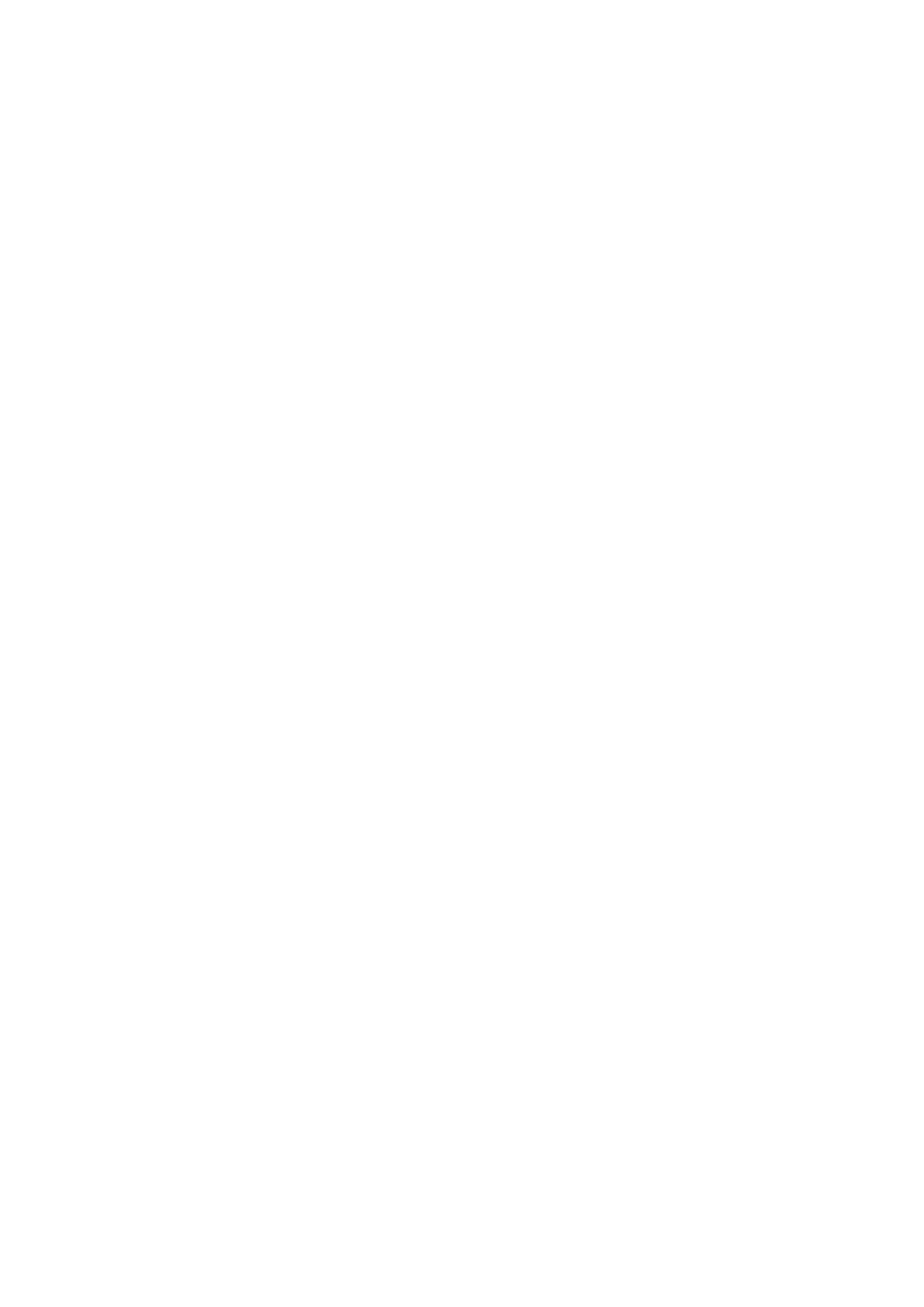

New South Wales

# **Gaming Machines Amendment (Multi-terminal Gaming Machines in Clubs) Bill 2013**

No , 2013

#### **A Bill for**

An Act to amend the *Gaming Machines Act 2001* to allow certain clubs to keep up to 5 multi-terminal gaming machine player terminals.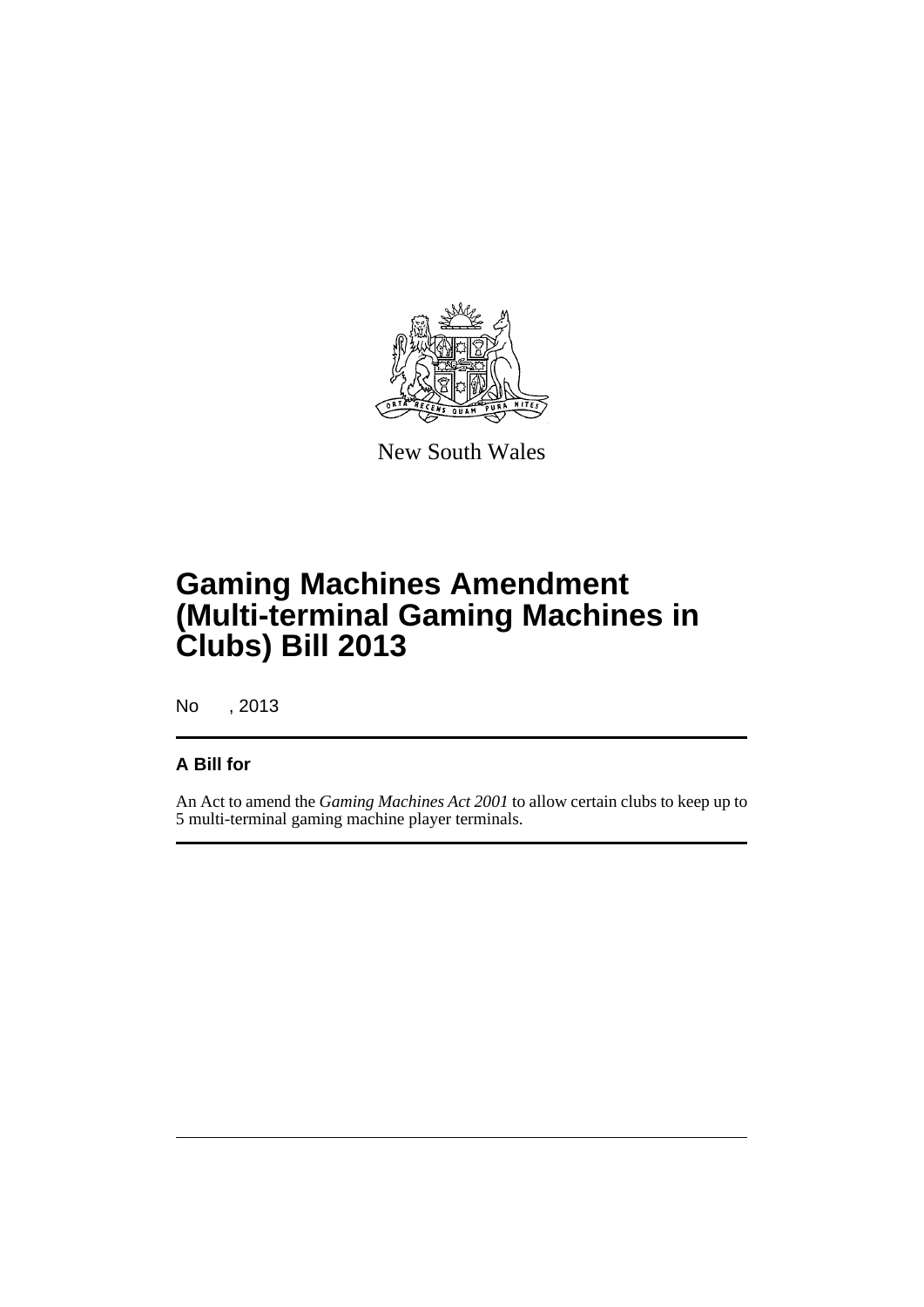<span id="page-5-1"></span><span id="page-5-0"></span>

| The Legislature of New South Wales enacts: |                                                                                                                |                     |  |
|--------------------------------------------|----------------------------------------------------------------------------------------------------------------|---------------------|--|
|                                            | Name of Act                                                                                                    | 2                   |  |
|                                            | This Act is the <i>Gaming Machines Amendment</i> (Multi-terminal <i>Gaming</i><br>Machines in Clubs) Act 2013. | 3<br>$\overline{4}$ |  |
|                                            | Commencement                                                                                                   | 5                   |  |
|                                            | This Act commences on the date of assent to this Act.                                                          | 6                   |  |